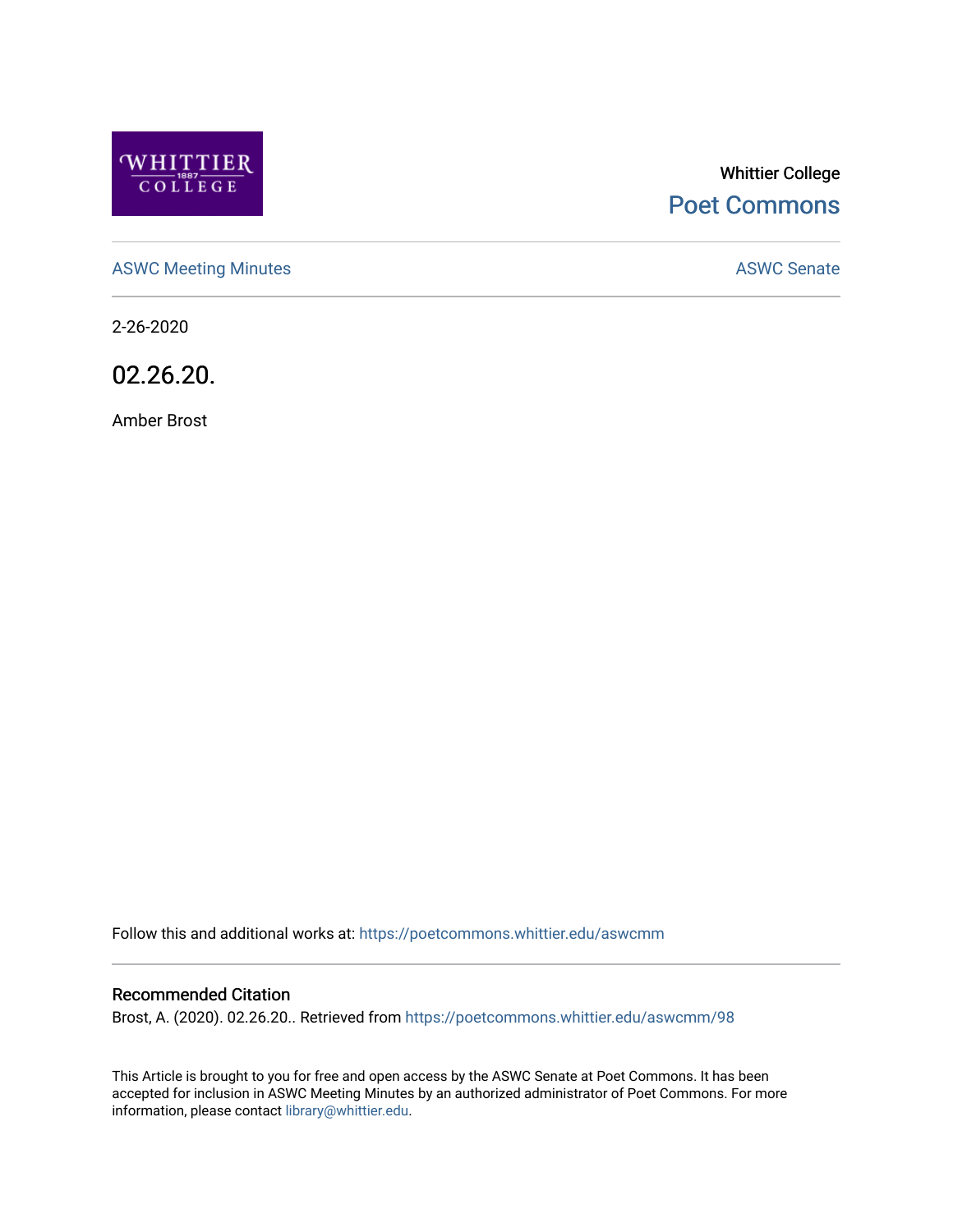

### **Emergency Meeting Minutes for** February 26, 2020

- **I. Meeting is called to order at:** 7:1 pm
- **II. Moment of Silence/Inspirational quote**
	- **A.** INSPIRATIONAL QUOTE

Read By: Sen. Malone

### **III. Mission Statement**

**A.** The ASWC Senate, as the governing body of the Associated Students of Whittier College, is dedicated to the betterment of the college as an institution and as a member of the broader community. The Senate shall assist on-campus clubs and organizations in creating, promoting and implementing dynamic programs and events that involve students and add value to their educational experience. This body will act as an open forum for students to voice their opinions and desires, always keeping the best interests of the ASWC in mind. In all its actions, the Senate will serve the students first with integrity, dedication, responsibility and humility.

Read By: Sen. Mendoza

### **IV. Roll Call – Secretary Brost**

- **A. Present:** Sen. Casserly-Simmons, Sen. Minami, Sen. Iseri, Sen. Hagan-Martin, Sen. Ross, Sen. Mendoza, Sen. Torres, Sen. Malone, Sen. Modesti, Tres. Estrada, VP Joachim, Pres. Moya, Dir. Tejada, Sec. Brost, Dir. Gil, Sen. Royster, Sen. Gracia, Sen. Garrison, Sen. Eccles, Sen. Angileri, Sen. Alvarez
- **B. Absent excused:** Sen. Green
- **C. Unexcused:** Sen. Segura, Sen. Hidalgo

# **V. President's Message -** *President Moya*

**A.** Good evening everyone, I first want to thank all the students that are in attendance, we are excited to have you all here. Since Monday, students and senators have with great diligence sought student feedback on Whittfest. I want to commend all the hard work this table has put in to ensure they indeed are voting in the best interest of their constituency. I want to remind everyone to remain professional and respectful. Please be considerate of other people's voices and opinions. if you need to speak, please come forward, you can use the tape as reference. I ask that all senators report on the feedback they have received during constituent reports. I am excited to have a productive and inclusive conversation and I trust all of you senators to make an educated and unbiased decision.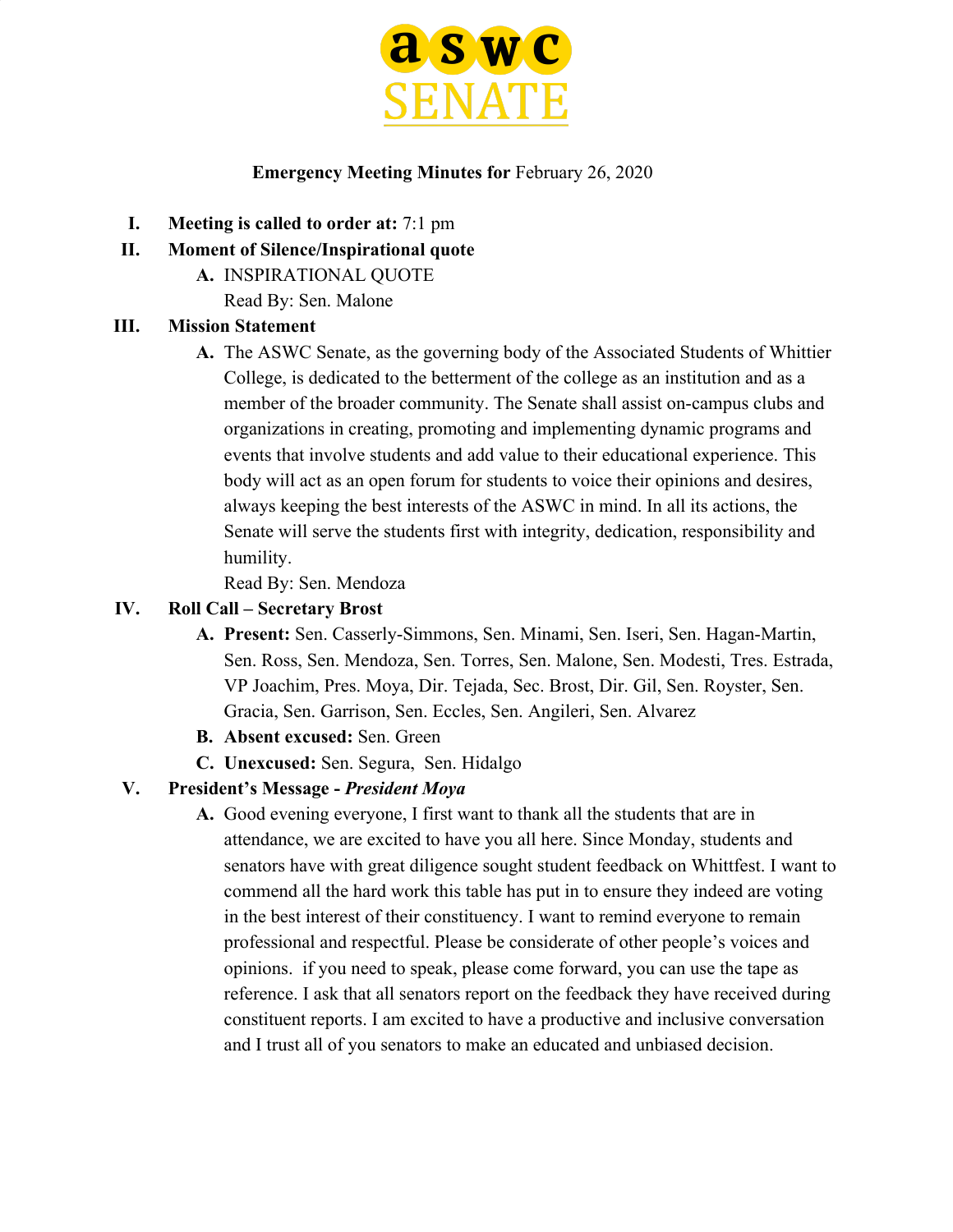

#### **VI. Public Voice**

**A.** Rep.: I am reading this today on behalf of Journee.

1. The message is:

"While I understand the concerns addressed by the VERY few who are uncomfortable with the idea of an interdepartmental, inter-community, one of a kind event like Whittfest to occur, I think there are some things that need to be addressed and clarified....

Every college needs non-academic events.

When Whittfest was planned for the first time, we had an attendance of 800-900 people. Since Whittfest was created, it has been the largest attended event in Whittier history.

We have conducted surveys over the past two years, in order to get direct student input and the research shows this is what students want. Hip Hop and R&B were chosen as the winning genre. The artist this year was included in the top 10 most mentioned from student surveys.

If we want to compete with other schools and put Whittier on the map as a diverse and unique institution, we need to be well balanced.

While having guest speakers and safe space talks are important, we must do more to distinguish ourselves.

Events like Whittfest need to happen for students to enjoy the school they're attending. Yes, in the past, there were a some planning mistakes and a super expensive budget due to the administrators who were in charge at the time, however, with new and dedicated ProStaff advising, we have been negotiating as much as we can and been as frugal as possible to still put on a great concert.

Events are expensive. Production is expensive. It's unrealistic to plan a successful and memorable concert without money.

With this amount of money we requested, we can create a very successful and memorable experience from Whittfest.

Just the artist fee alone this year is \$32,000. This isn't even a third of what was spent on the artist fee alone the last two Whittfest. The event itself is: \$32,000 artist fee

\$40,000 production

\$3,500 (tentative) whittfest week

\$10,000 porta potties, fences/sandbags, ambulance, green room items This is still LESS than what has been allocated on the artist fee ALONE for the 2 previous Whittfests. This is the cheapest Whittfest to date. Please be positive and encouraging towards myself and the students who are working so hard to make a great event for the student body, because I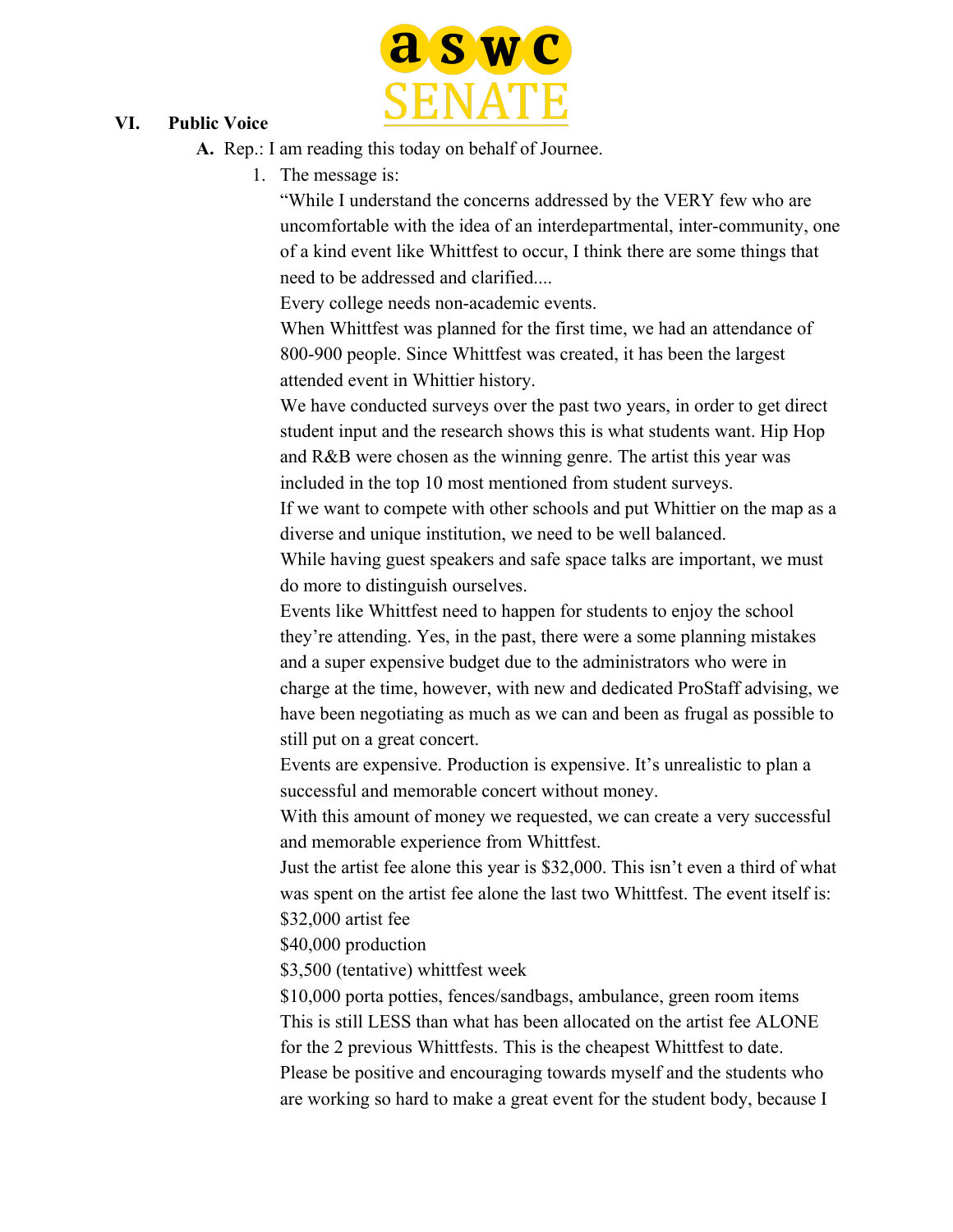

am trying to change the narrative whittfest has been given because of some stumbles with advisors in the past.

The Senate's job is to represent the student body. Many are asking senate to fund things that they are not responsible for. I also want to remind everyone that ANYONE and GROUP is allowed to come in and ask for funding.

Look at how successful the first Whittfest was. The senate (at the time) had a big part in that. I know that it is a lot of money, but if we show the entire institution how successful and beneficial Whittfest is/can continue to be, the easier it will be in the future to get that money so senate does not have to keep providing the majority of those funds.

I do agree and have proposed that after this year, Whittfest be restructured and that a Whittfest Account is created. This will cause less problems and last minute confusion amongst students.

The few students who are not in favor of this even have to keep in mind that the same people are not in charge of Whittfest anymore, and we are trying to continue to be (legally) as transparent as possible and make sure the student voice is heard.

As students, we also have to make sure that we hold each other accountable in sharing CORRECT information, instead of causing confusion with false information and numbers.

One of the most vocal students speaking against Whittfest applied to be on the first Whittfest Committee. They saw how much money was outrageously spent. If they had concerns about how money was spent in the past, they could have brought this up with our supervisors and constituents in order to help create a better event.

I understand their frustration, but they've also had the opportunity to address this long ago rather than the day which it was supposed to be funded.

This has been announced and been in the works since April 2019. October 2018 if we take into account initial planning.

As a student of color, I cannot help but notice that a majority of the people speaking against this event are caucasian. For me, it feels like a slap in the face and incredibly tone deaf and demeaning for these students to tell 3 students of color to be citing the money for "diversity centers" instead. The students who voiced their concerns asked for facts, and when they did not like those the facts that were brought, started speaking off of straight emotion.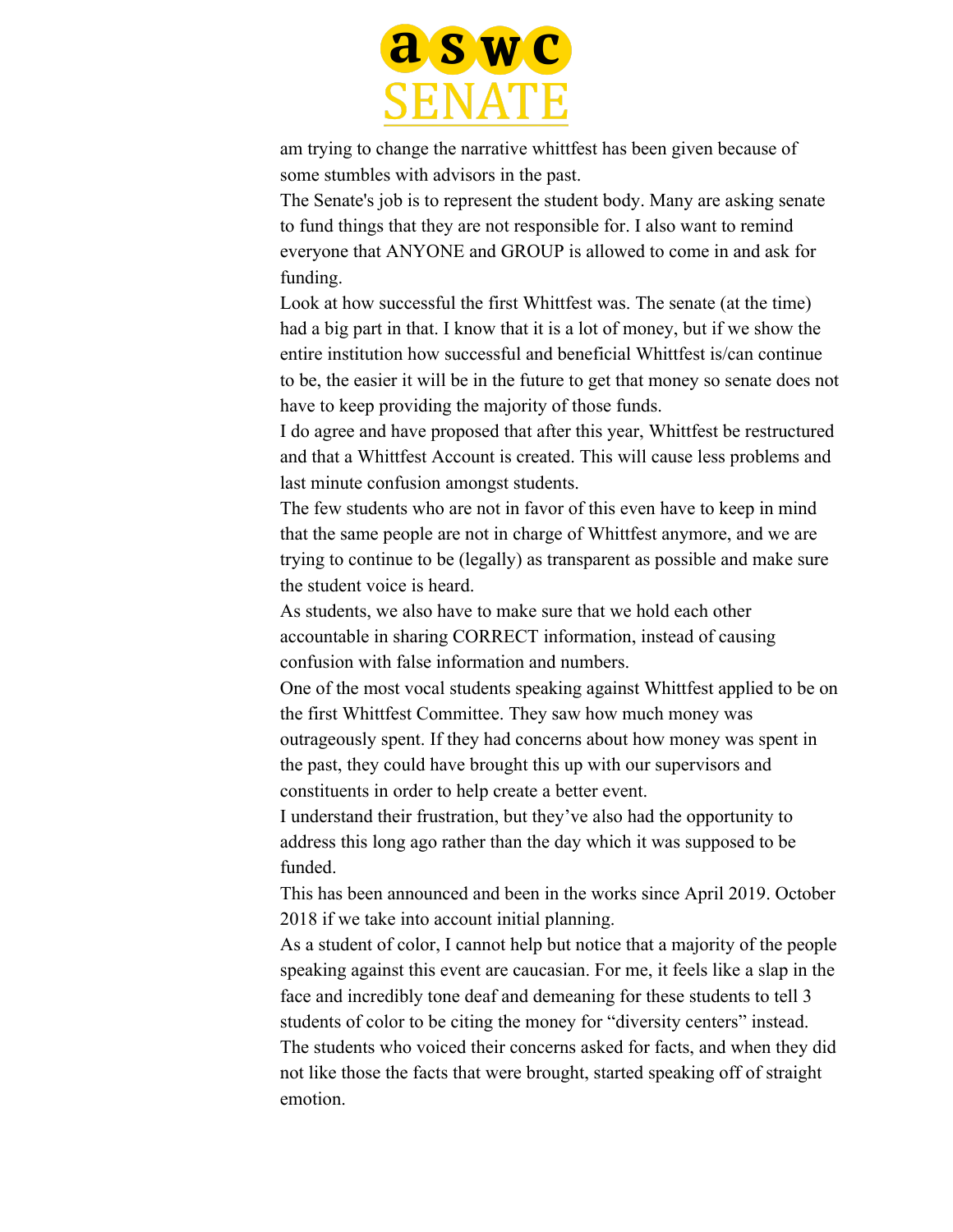

I understand that this can be emotional for some, but these students crying and weaponizing their identities in order to "play victim" was very problematic in my eyes.

The emotional manipulation and personal bias of these students has been, in my opinion, extremely unfair and problematic to say the least. As a black woman, these are actions and behaviors that I too often see and I hope that these behaviors would not sway the Senators to put down an event which would benefit a majority of students."

- 2. A rep. Asked Dir Gil to present the numbers from the survey that happened last year for who agreed with Whittfest and who opposed it.
	- a) The survey was out in the fall semester for weeks.
	- b) Strongly disagree: 13
	- c) Disagree: 12
	- d) Netural: 16
	- e) Agree: 33
	- f) Strongly Agree: 181
- 3. There was a petition that went around. The title of it was to not fund Whittfest 2020.
	- a) The petition said:

"The total cost for Whittfest 2020 coming from the Senate General Body account would be \$52,000 if passed on Wednesday. \$30,000 was approved last semester, and Whittfesr is requesting another \$22,000 this semester. This does not include costs coming from other departments on campus. If you do not want Whittfest 2020 to be funded, please sign below."

- b) The reps said that they got a total of 229 signatures within the three days they started the petition.
- 4. The rep. Came up with different alternatives that the Whittfest funds could be used for:
	- a) She said that she believes Whittfest week sounds fun.
	- b) Bring food trucks on campus, especially for off campus students.
	- c) More events for clubs.
	- d) The school used to do res hall competitions, the rep said she really misses them.
	- e) More cultural events.
	- f) Test prep services.
	- g) More excursions like Disneyland.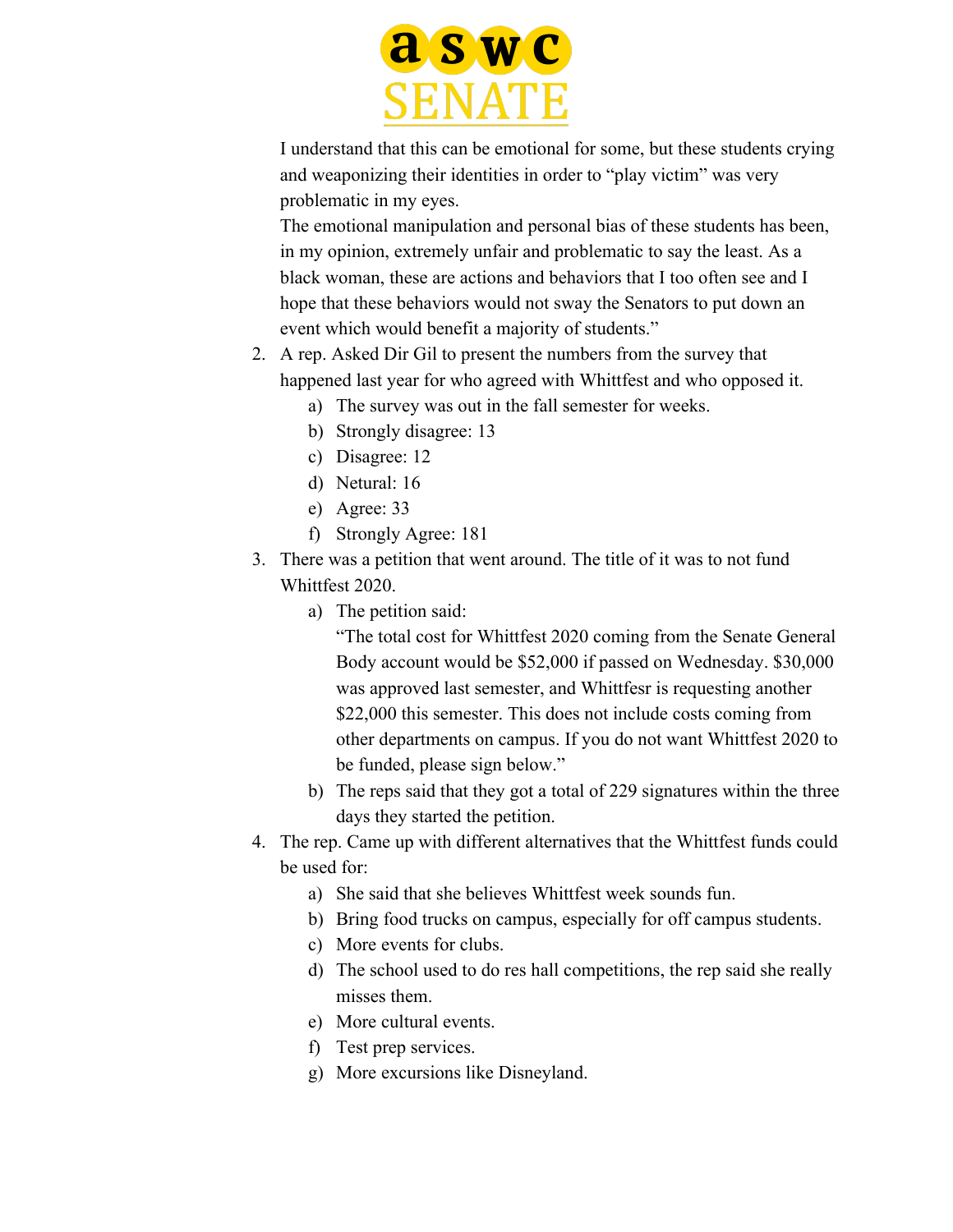

- h) A block party.
- i) Excursion to local business to support the community.

She hopes that the Senators take her ideas and use them. She believes that There are a lot of opportunities to do great things.

- 5. Rep: He felt saddened that Journee took things personal, so he wanted another rep to reach out and apologize for him. His issue is financial, that is why he is against Whittfest. He doesn't understand how we can justify how we are spending \$52,000 in one night. He believes that the petition says enough. In a day and half, they got over 200 signatures for those who opposed whittfest.
- 6. Rep: He is a commuter. He has planned multiple events on campus and off campus.

Music is for everybody. We are an art school and I think we should support the arts. It is not about the music but the culture. Yes it is a lot of money but if you guys have a purpose then it is worth it. Yes you got 200 signatures but there was no purpose, you didn't say the purpose.

- 7. Rep.: I think it is a lot of money but if you look at community building, little excursions will not build a community. I feel like the community here sucks, there isn't one. I think this is a cool idea and we can build it up for next year.
- 8. Rep.: She works for the OEI and is a co chair for Latinx grad. The Latin grad got reduced to \$10,000. It is a little frustrating when the school isn't putting money into events that are supporting diversity and inclusion. I understand that it is not the Senate's job to fund the cultural grads, but at the same time we need to show the school what our priorities are. We do not need to compete with larger schools.
- 9. Rep.: There are schools smaller than this who have done larger events than us.
- 10. Rep.: She was apart from the contract for the Whittfest committee. I joined the Whittfest committee because I thought it was such a great event until I saw the amount of money that was going to be spent on it. I did step down from my position. I did talk to supervisors about my concerns for Whittfest. I became a student body rep. In 2018, I also met with the faculty advisor. But again, I did do my part to speak out against Whittfest.

With being a small school, we have a very tight knit community. We have so many events that bring us together. Those events make our college campus special. I was equally sad that there were concerns about race. I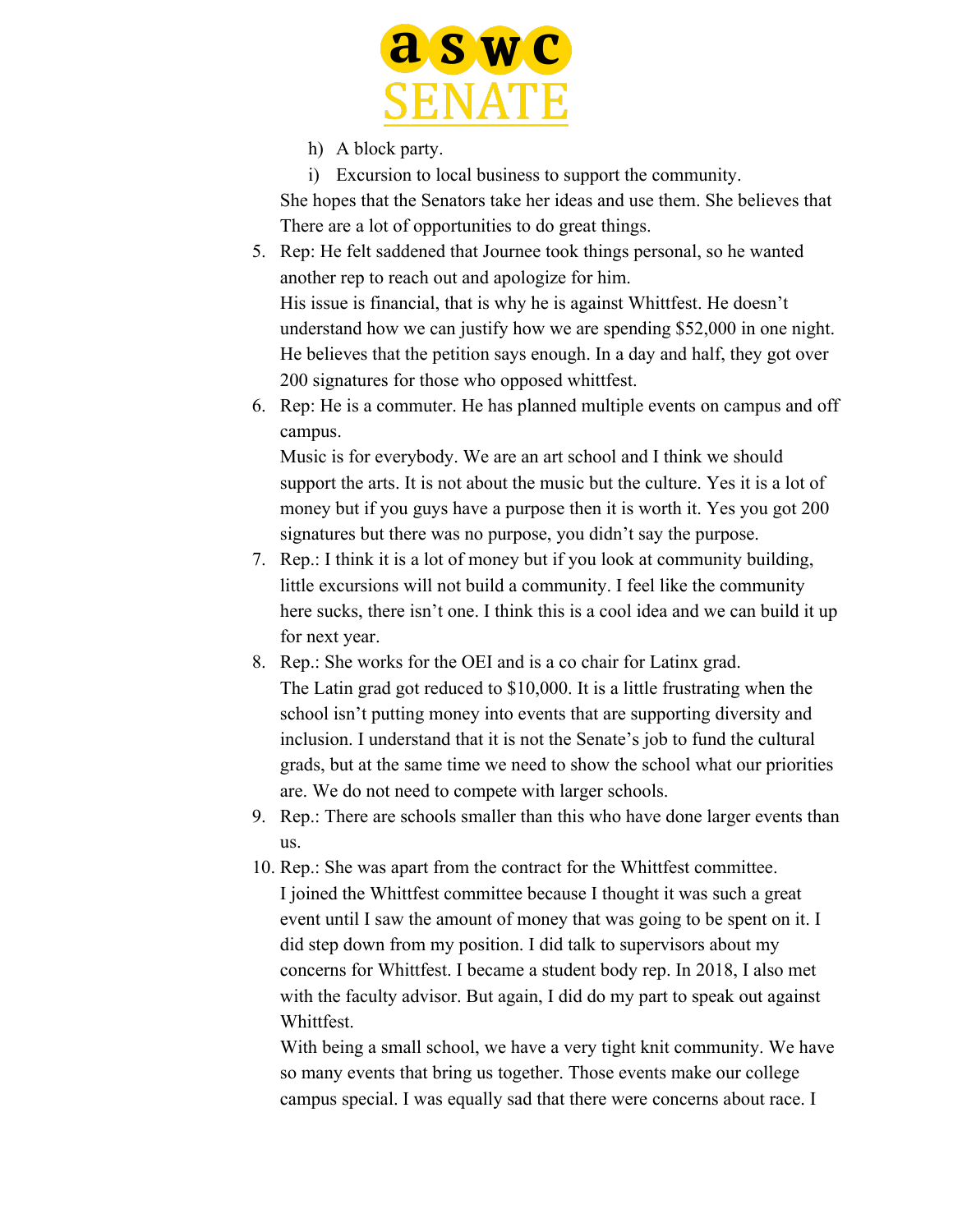

think that our school has come so far to address race and diversity. I am sorry that Journee may have felt offended. That is all, thank you.

- 11. Rep.: I would like to address one concern, from the past two Whittfests I have not felt a sense of community. Smaller events bring out more of a sense of community. I think that it takes a lot more than one concert. He also talked about the last two performers, they weren't from the same community as us and they didn't even know the mascot. Smaller to medium size events really work. They give you a chance to speak to someone. If I were to speak with someone at a concert, well you couldn't because you would be speaking over the performer.
- 12. Rep.: Whittfest increases engagement. A concert would bring out people who don't normally go to events. If they go to this one, they may go to the next one. Personally, I don't feel super engaged with the school. Not because the events are bad but because they are not super accessible.
- 13. Rep.: It is not right that Whittfest is asking for this amount of money on a fast-track. They should have spread it out. I agree with the sense of community. Res. Life, senate, program board should collaborate and put on more events.
- 14. Rep.: He is an alum, and sat on the Senate for four years. When looking at senat funds, they were small events or society events. The attendance was okay but wasn't the best. Someone from a society put out a survey and asked the students what kind of events they wanted. The students agreed they wanted larger events. What I have seen is that most small events have the same attendance and they don't include everyone. Something I have seen is when students put their money where their mouths are, the school listens. Finally last year, the school agreed to fund cultural grads. This year, the students who are putting on Wittfest have looked at our resources and are trying to do the best they can with knowing how the school works, unlike previous years.
- 15. Sen. Royster: I just wanted to thank everyone for coming today. We as Senators do not have constituents unless they voice their opinions. It made me push out and figure out what my constituents wanted. Secondly, I agree with the rep because this is my second year and I haven't been completely excited for an event. I am looking forward to this event, I have been looking forward to it for a long time. Also, the admitted students event is the next day. We will be able to tell them that we just had a concert the day before they came. Please do not stop voicing your opinions after this meeting.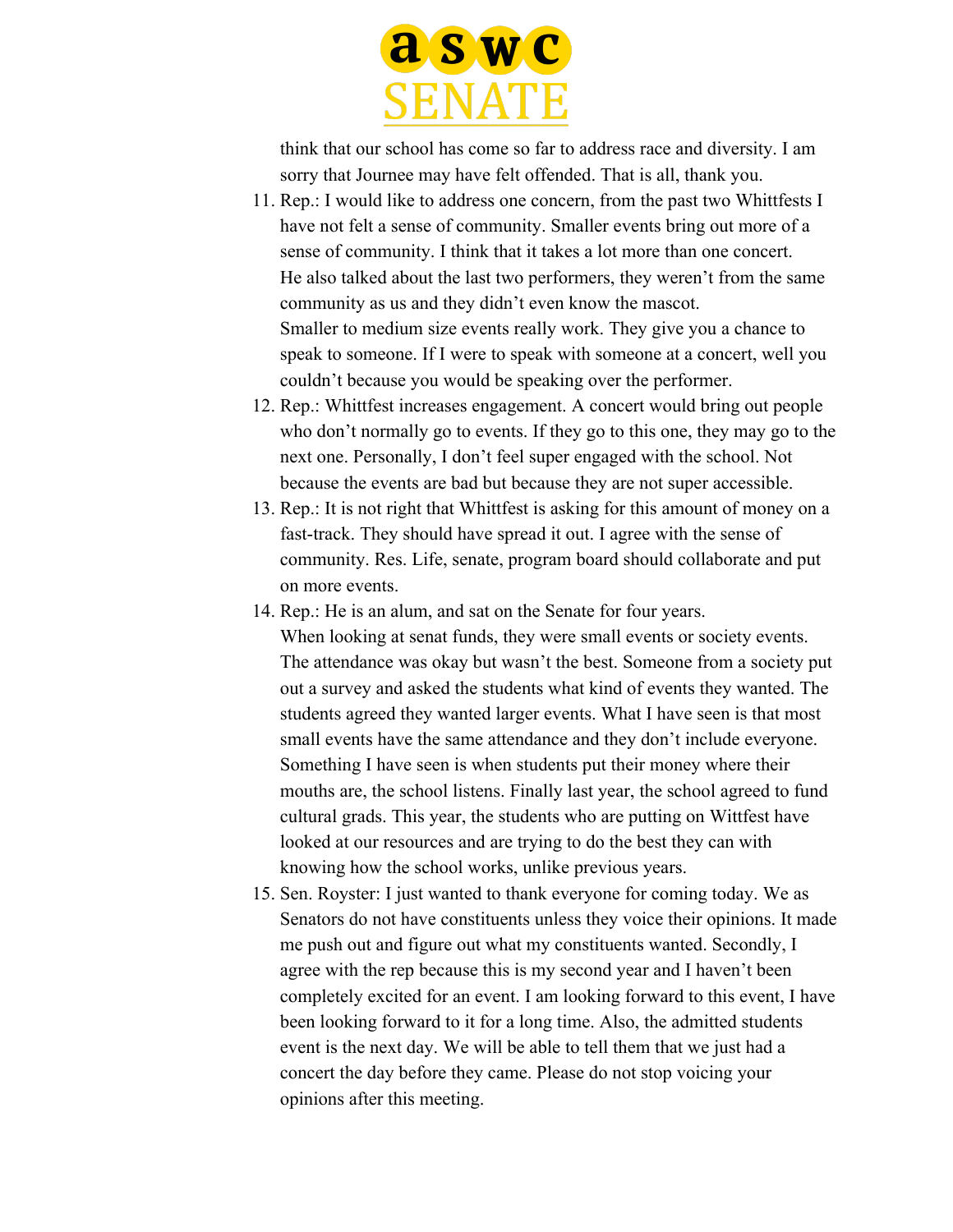

- 16. Dir. Gil: I just wanted to clear up a couple of things that were mentioned from the public voice. The Program board waited till the end of the semester to make sure we didn't drain the senate account. We requested \$30,000 because we saw that that is what the Senate had left over. We also said that we would be coming back and possibly asking for more money. The contract we are working with is also working through the city and because of that, the timeline is being fast-tracked. I also wanted to let you know that we are trying to depleted the funds.
- 17. Sen. Modesti: I thought that the event that was put on K-Chella went very well. But I noticed that because it was a local band, students weren't drawnto it.
- 18. Sen. Torres: There are other events for student arts to come out. From what I understand, Whittfest is its own kind of event.
- 19. Sen. Casserly-Simmons: We are not here voting on our own beliefs but what our constituents want.

#### **VII. Treasurer's Report -** *Treasurer Estrada*

- **A.** I now have an estimate of how much each account should have:
- **B.** General body- 65,999.24
- **C.** Total Funds allocated- 59,431.32
- **D.** Operations account- 26,957.43
- **E.** Reserve account- 34,631
- **F.** Media council- 46,812
- **G.** Program board- 51,705.24
- **H.** Related accounts:
- **I.** Diversity council-1,103.72
- **J.** Inner club council-1,103.72
- **K.** Social justice coalition-1,103.72
- **L.** PASALA-1,103.72
- **M.** ISC-1,103.72
- **N.** First year class council-1,103.72
- **O.** Environmental council- 1,103.72
- **P.** The funds are still up in the air due to the student body fees still not able to be distributed.
- **Q.** Going off the estimate for out general account of \$65,999.24 minus the 13,608.48 that has been allocated thus far and the potential 22,000 for Whittfest the general account will be left with approximately \$30,390.76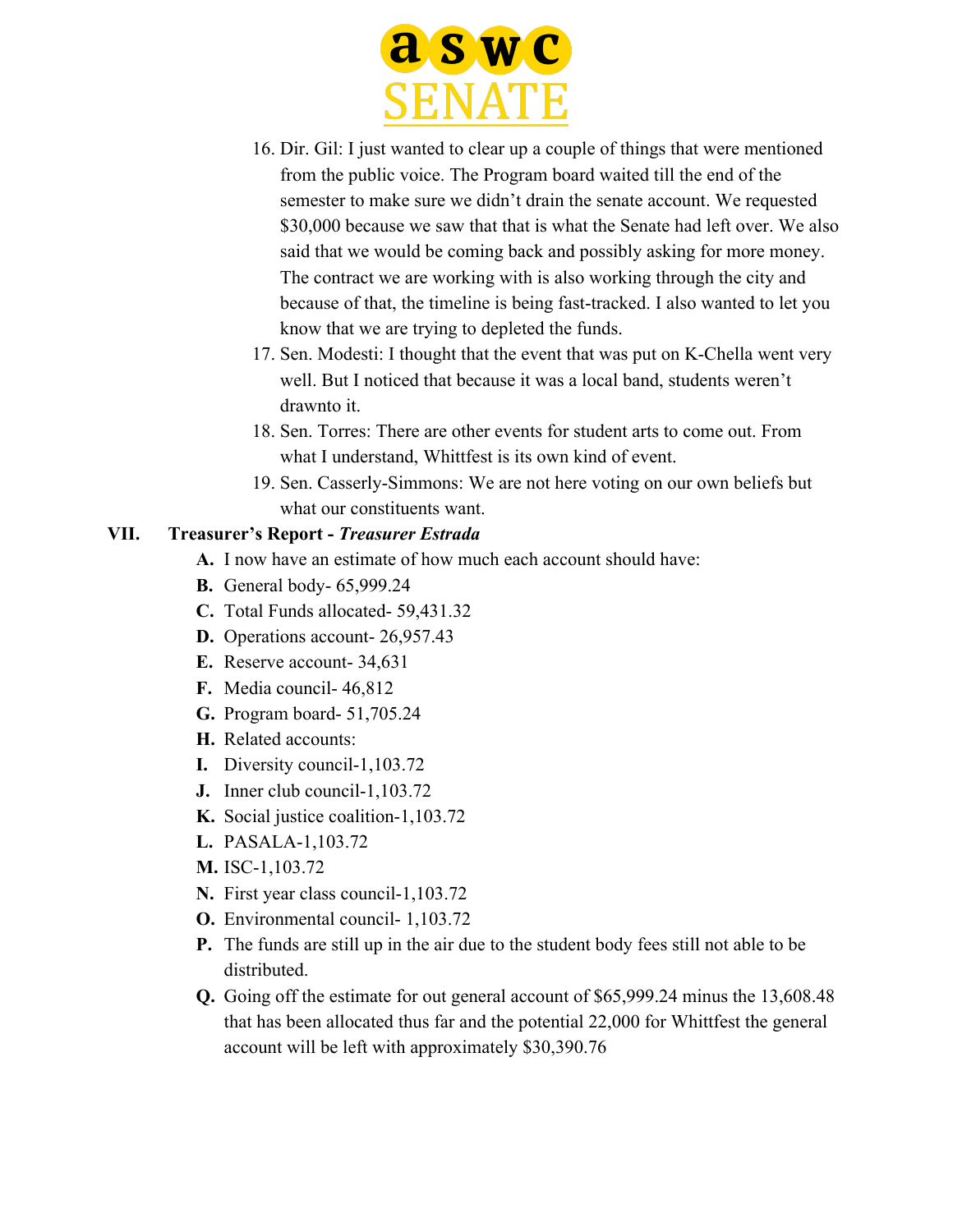

### **VIII. Constituent Reports** *(This is where the Senators stated what their constituents concerns were about Whittfest)*

### **A. Environment Rep.:** *Sen. Casserly-Simmons*

- 1. 70% of people he talked to did not want Whittfest to happen
	- a) They couldn't wrap their head around the total
- 2. Even people who wanted it thought it was a lot. (about 20%)

## **B. Academic Affairs Chair:** *Sen. Minami*

- 1. The biggest issue I ran into was how the budget works. After I explained how everything worked, a lot of people were in favor of the larger event.
- 2. They liked the larger event than the smaller event idea.
- 3. A concern that came up was the concerts are expensive, so many are excited not to pay for it.
- 4. I do believe that the institution should pay for along with the cultural grads and the gender equity center.

# **C. First-Year Class Council:** *Sen. Iseri*

- 1. Over the past few days, the majority of students (about 50), about 40 of them were in favor of Whittfest.
- 2. A lot of first years don't know what Whittfest is but they are in favor of a large concert on campus.
	- a) Many were told about this event before they even got here.
	- b) The first year students feel like it would build community.
- 3. Those who said not, it was because of the cost.
	- a) I saw that it was because many students don't understand what the events are.

# **D. Commuter Representative:** *Sen. Hagan Martin*

- 1. Commuters are about 52% of the population
- 2. Majority of them would like to have a Whittfest so they can connect with all of the students on campus.

# **E. Residential Hall Representative:** *Sen. Ross*

- 1. Talked to over 70 people in person and posted a video on social media breaking down the cost of Whittfest.
- 2. 70% said yes and 30% said no.
- 3. The majority of yes came from the first years.
- 4. Many people were excited about Whittfest week.
- 5. Many people weren't comfortable funding that type of event without knowing the artist.
- 6. Some people were worried about funding events for the remainder of the year.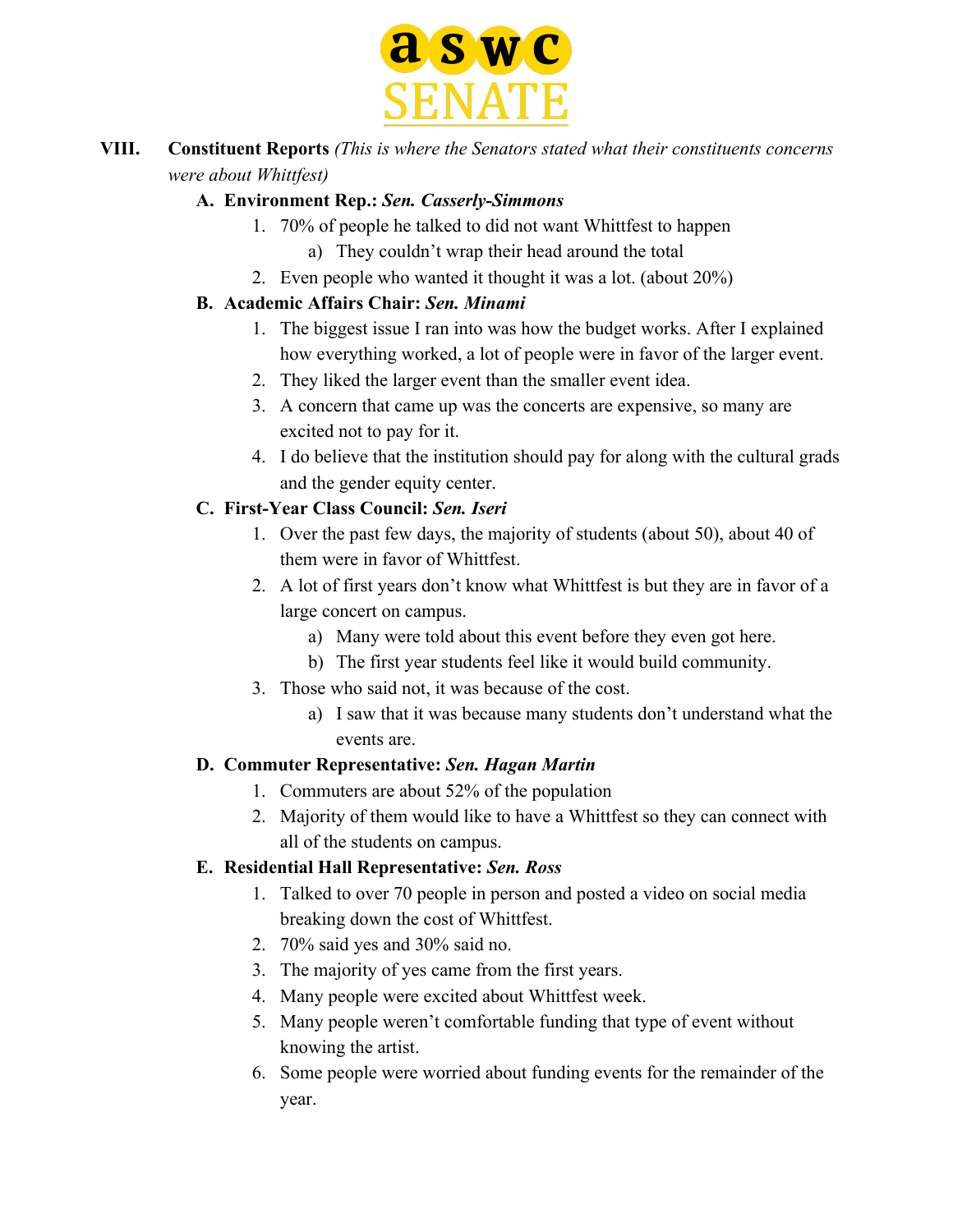

#### **F. Non-Traditional Student Representative:** *Sen. Mendoza*

- 1. Didn't get to talk to many people, I felt very ill.
- 2. From talking to the people I have seen in person, a lot of people didn't know what Whittfest is.
	- a. But they all seemed excited for it to happen.

#### **G. Student Body Representative:** *Sen.Torres*

1. There were some concerns about the budget breakdown.

### **H. Student Body Representative:** *Sen. Malone*

- 1. One of the big issues was misinformation.
	- a) Many people thought it was going to be like K-Chella and they didn't like K-Chella.

### **I. Student Body Representative:** *Sen. Modesti*

- 1. I was talking to students since Sunday, about 80 students.
	- a) Talked to all different types of grade levels.
- 2. The fourth year I spoke to was very exciting.
- 3. First years were very excited.
- 4. Second years questioned it and were worried about the price, but most seemed excited about it.

### **J. Inter-Club Council Representative:** *Sen. Royster*

- 1. Hello Everyone, My name is Tori Royster and I am the President of Inter Club Council, from the moment after the Senate Meeting, I was drafting up an email to get out to my constituents, I had one sent out the first thing in the morning and then 3 follow up reminders that were sent out throughout the day to which I had 3 constituents reply. As well as educating and talking to as many students as I came across, while I was walking across campus or in class I would say hello, good morning may I ask you a question and then I would start my education of Whittfest to what I saw a very positive response with everyone I talked to.
- 2. One constituent she had a problem with not knowing the artist to which I explained could be disclosed. Their second point was being concerned with having the inability to request funds after Whittfest is funded, to which I then explained the breakdown of funds just as treasurer Estrada just previously broke down for us. She also had a suggestion of having something like K-Chella, to which I then explained the week before to which they were very excited about and looked forward to all of what will be happening. A second constituent did questions funds, and the ability for other clubs to also be funded, in agreement with Senator Minami a problem I ran into with this specific constituent is that they didn't know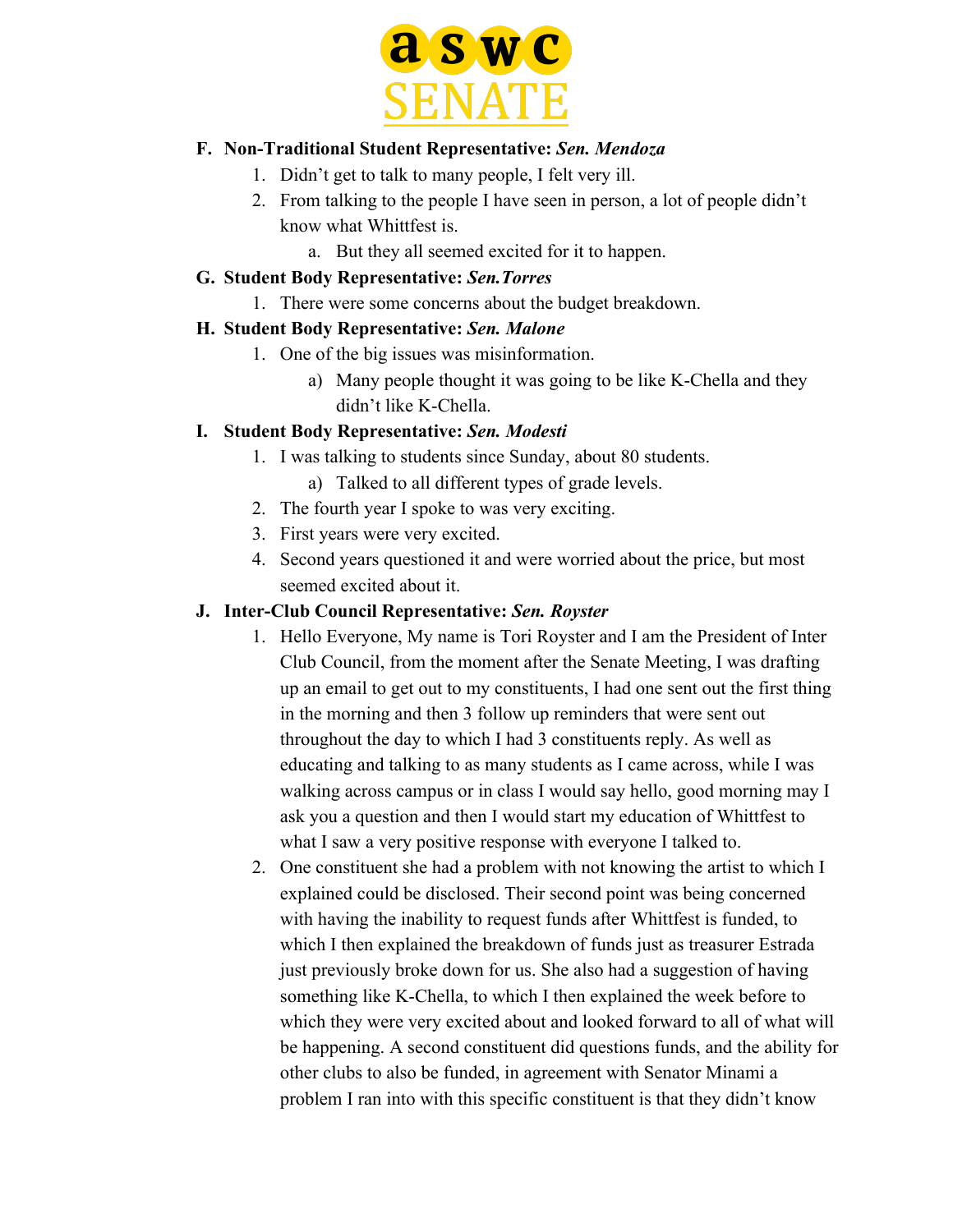

how our funds work and how money is broken up. She spoke on behalf of her club, and after the understanding of funds, and how much was going to be left after the funding of whitest she was okay with. A had another constituent who brought up past problems with the funding of Whittfest and how her event in the past was unable to be funded as the email was received 10 minutes before I got to meetings, I was unable to respond. My response is what I have voiced earlier, the reason this event needs to happen is for community, we need something exciting that everyone will notice, I work in admissions and give tours and speak with prospective students, I want to be able to share with parents and first generations students, non traditional students, transfer students. That this is a school that you want to be at this is an exciting school that adds to the lives of their students instead of pulling away from their experience. I myself have wanted to look at other schools for fear of non having involvement, I am on the Senate table to think of all my constituent who are the student body as well as my 30 clubs under my Inter Club Council umbrella, out of my 30 clubs, only 1 was opposed so that means that the ratio is 29 - 1 which is what will be driving my vote today. I will be voting on behalf of the students I spoke with to which I continue to look forward to the importance of education of topics on the campus that many students are unaware of.

#### **K. Diversity Council Representative:** *Sen. Garcia*

- 1. Some of the things students told me directly:
	- a) This event could be enjoyed the masses
	- b) Those funds should go towards education funds
	- c) Whittfest is dumb
	- d) Wish Whittfest was promoted more
	- e) Wished that Whittfest had more transparency
	- f) Community looks different for different people, they would like this event to happen.
- 2. I also ran into concerns with misinformation, even when signing the petition.
- 3. Most of my constituents are half and half.
- 4. I realized that many of my constituents were misinformed about the numbers and the funding of the event.
- 5. As DC rep, I have to refer to the power dynamics in the class. I would like to say that at some point valued points were brought on. But as the meeting went on, some of the crowd's responses discredited what the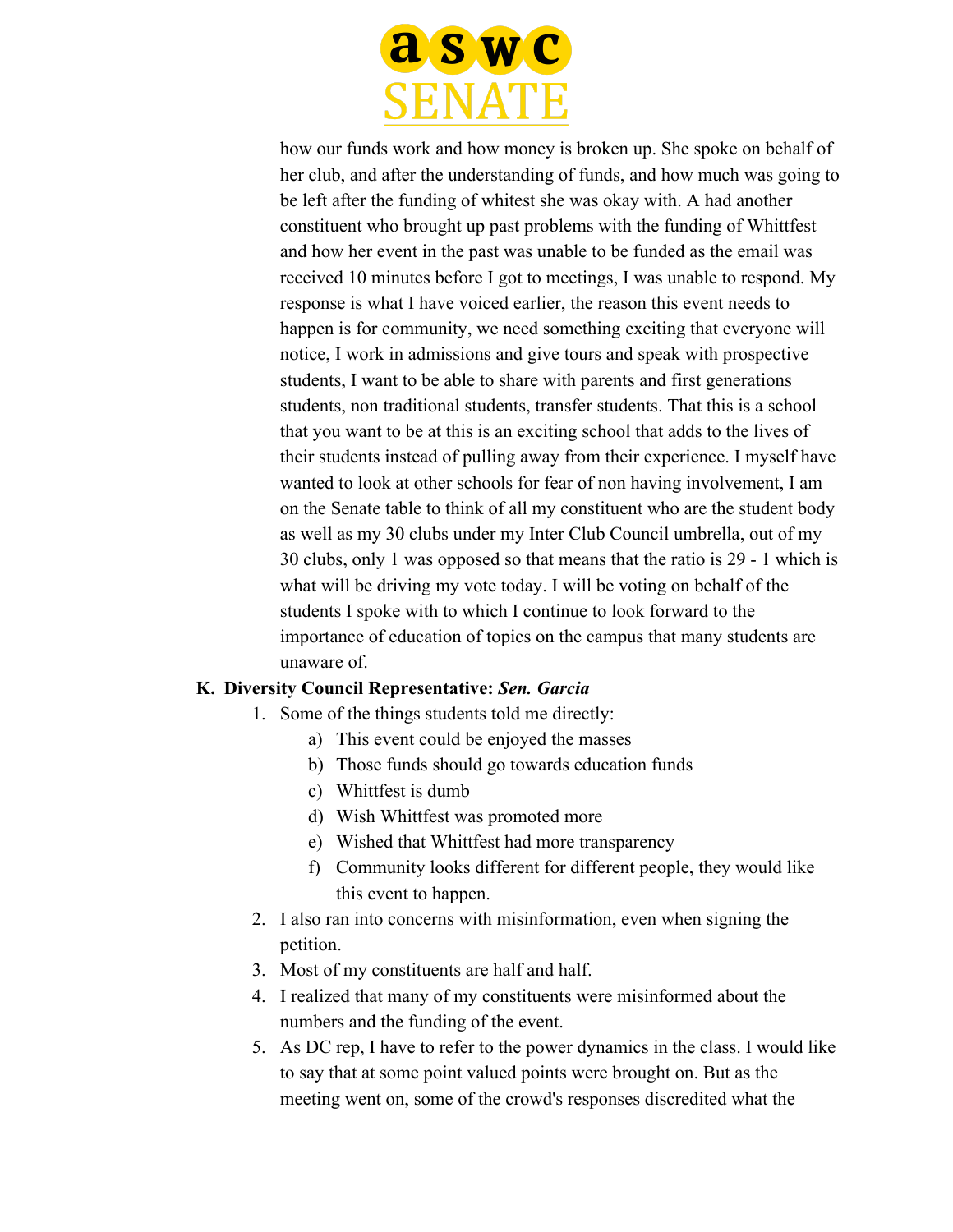

committee, women of color, have been doing. They have been planning this event for over a year now. I did not appreciate how many times people kept talking over each other at Monday's meeting.

#### **L. Media Council Representative:** *Sen. Garrison*

1. If you are a part of a media org, please come to our meeting in Club 88, next week, at 4:30 to hear your concerns.

### **M. Poet Student Athlete Leadership Academy Male Representative:** *Sen. Eccles*

### *& Sen. Angileri*

- 1. All of our constituents were 100% for it.
- 2. Many people were given a miscommunication of what the numbers were.
- 3. An alum said it was a waste of funds.

### **N. Inter-Society Council Female & Male Representative:** *Sen. Alvarez*

- 1. I broke down all the info I had to my constituents.
- 2. Majority of the societies voted no.

### **IX. Committee Reports**

3.

### **A. Campus Relations-** *Director Tejada*

- 1. I am going to read off what students have responded to the post on the Senate Instagram about Whittfest.
- 2. Below are screen shots of them:

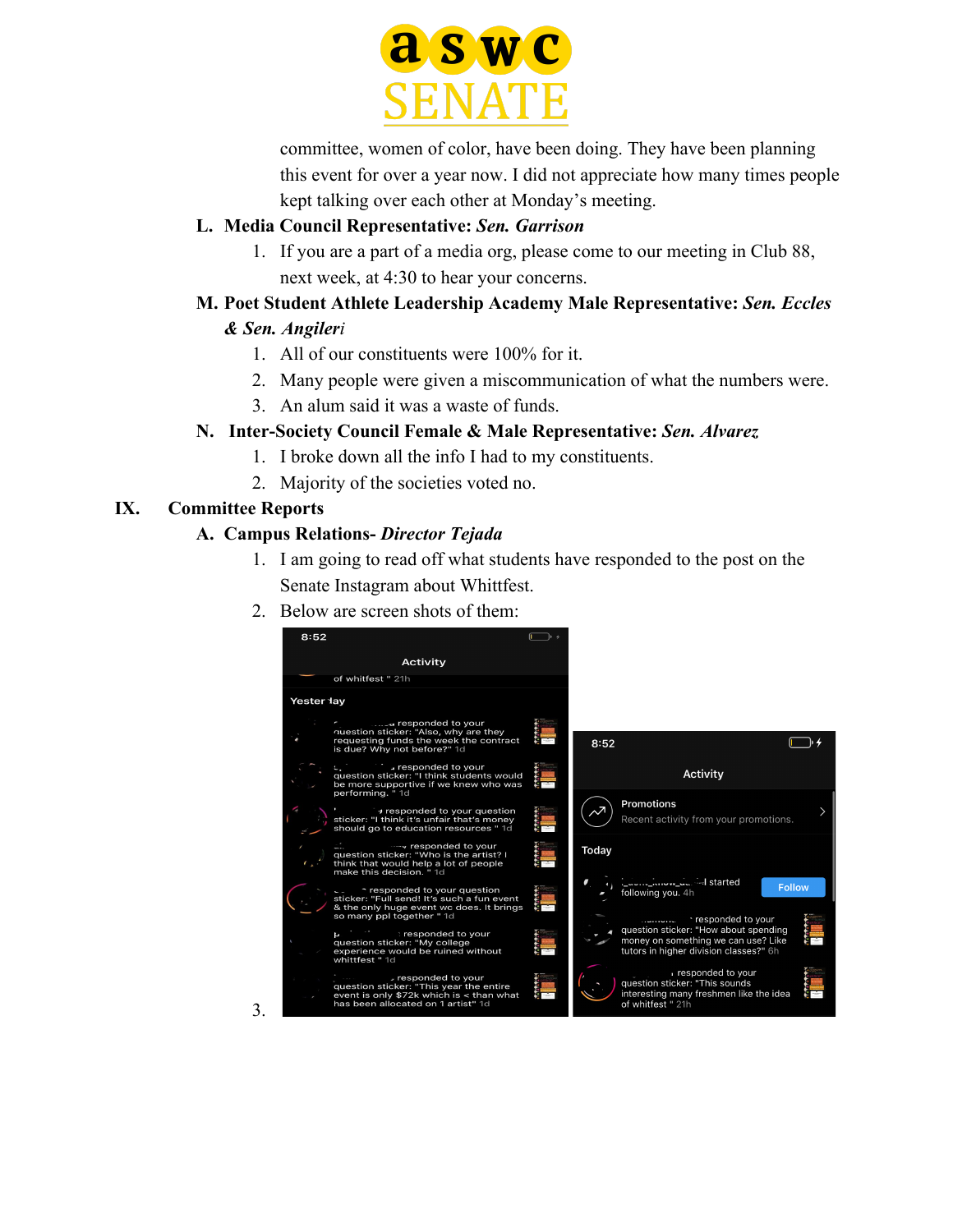

#### **X. Eboard Received An anonymous Email**

- **A.** Pres. Moya summed up what the email said.
- **B.** The email was about the topic of race, they felt like it shouldn't have been brought up and they felt offended that it was brought up.
	- 1. The person stated that they are a person of color and student leader.
- **C.** Rep.: Race is a touchy subject. I wasn't here for Monday's meeting. But today I saw transparency of what the sides are. I care more about the \$32k in a one week matter.

Rep.: I just feel like race came into it and I don't feel like it needs to be there. Yes we are people of color but that doesn't play a part in the work we put in to make this event happen.

Sen. Minami: I think this is a larger conversation than Whittfest. It is addressing the power dynamics, who is talking and who isn't. We can't dismiss the points that were brought up as well. It is there and it is up to us to enclowedge them. Sen. Garcia: As a woman of color, race is something I have to think about. I am definitely taking race into account when I vote because people of color are who I represent.

Rep.: I am the person who cut people off and I wanted to apologize for it. I am not using the Senate format. I am used to the town hall meetings. I apologize for messing up the format of the Senate meeting.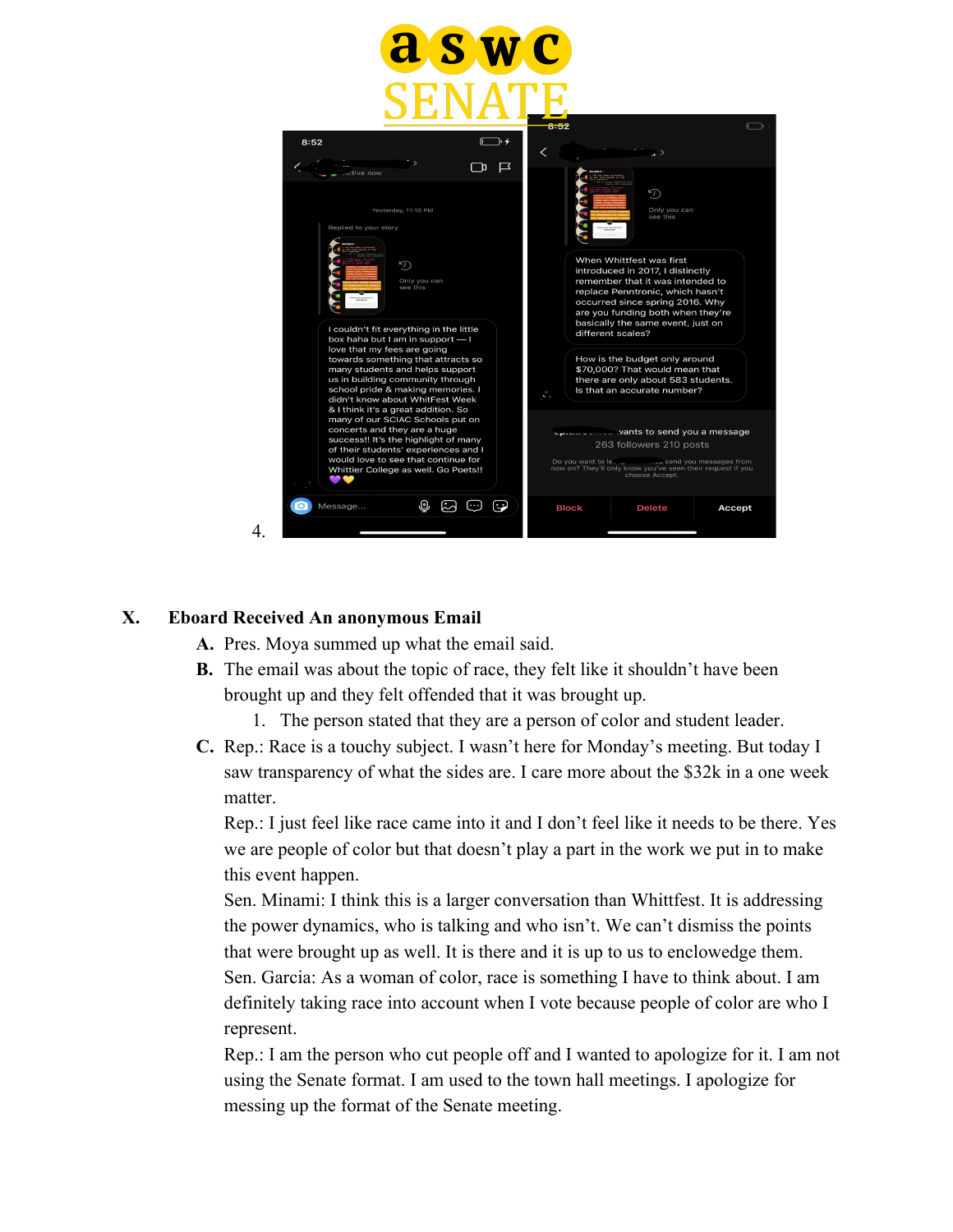

Sen. Miami: I think you are saying that but it is typically okay for a white man to cut people off and have a power dynamic in the room. But I do appreciate you catching on and recognizing it.

#### **XI. Petition Concerns**

**A.** Pres. Moya: We do not have anything put in place on how to handle the position. But in the past, we had a validation period. We are not saying that the signatures aren't valid but I just wanted to make that point.

Rep.: Sen. Royster, the conclusion of your report was 29-1. But you had a 1-2 responses.

Sen. Royster: Only three clubs have problems with it and responded to me and the rest were for it.

Rep.: Earlier when a rep asked if there is a written policy to handle petition. Two years ago, Senate helped organize a petition for the student body. On page 26, Article 26, section A and B tell us how to handle the petition. So I feel as if our petition meets all of these questions but they don't actually meet all of the requirements due to the emergency meeting.

Sen. Mendoza: Where were you getting the signatures from? I barely heard about it today.

Rep.: We split up the petitions. Walking through the library and walking to class. Some people signed the petition, some did not. It was important that they read it. Rep.: I got a little over 100 signatures. The first day, I went on all floors of the library, took it to class with me. At night, I went around the resident halls. I went

to the lower class res halls because the upper campus halls know me as an RA.

All I asked was for them to read my petition. I took the initiative to go and talk to people.

Rep.: I got 70 or so signatures today. I would get them anywhere I was walking around campus and in my classes.

Rep.: Because the surveys were only sent to whittier students, we only engaged with them.

Pres. Moya: The way I am looking at it now, the petition seems a little unclear. The wording of the constitution is a little confusing.

Pres. Moya reads the article to the table.

#### **XII. First Readings**

**A.** N/A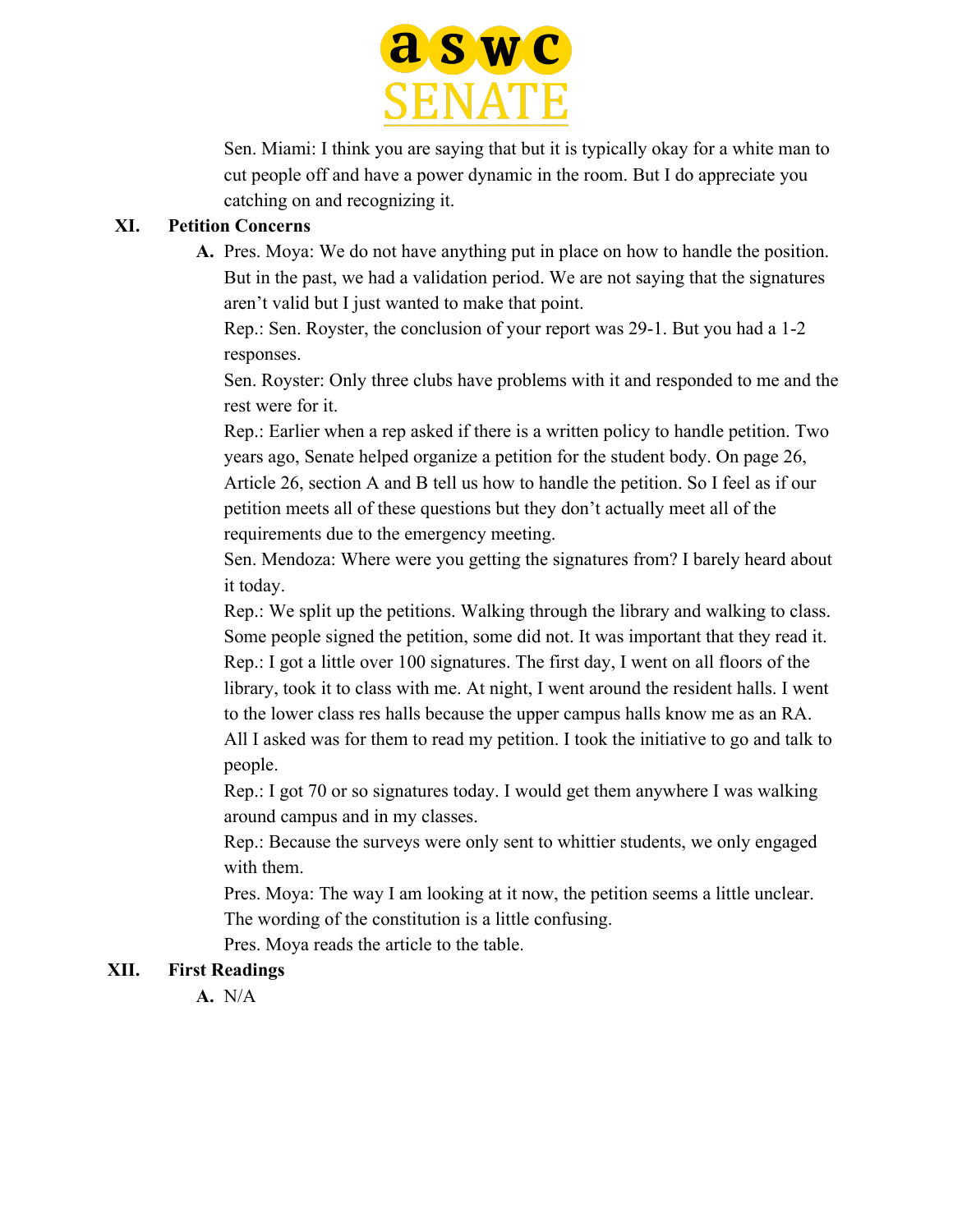

#### **XIII. Daily Calendar Considerations**

### **A.** Whittfest:

- 1. Dir. Gil presents the Whittfest presentation again with Bella.
- 2. If Whittfest was funded, the general body would still have about \$30,090.76.
- 3. Whittfest is on Saturday April 4th.
- 4. Whittfest hopes to build community with a larger group of students.
- 5. Other schools around our size have brought in big names
- 6. Whittfest Week:
	- a) Monday: Tentative Event
	- b) Tuesday: Ball for a Cause
	- c) Wednesday: Food Truck Palooza
	- d) Thursday: Chillin in the Courtyard
	- e) Friday: Lip Sync Battle
- 7. Whittfest in 2018 requested \$65,000 for the artist only.
- 8. The cost of Whittfest week and Whittfest per person is \$52.
- 9. The cost:
	- a) Artist Fee: \$32k
		- (1) Funded by: \$30k senate in the fall
		- (2) \$2k\*\* requested from the senate in spring
	- b) Production: \$40k
		- (1) \$20k from program board
		- (2) \$20k requested from senate in spring
	- c) Whittfest Week: \$3,2215
		- (1) Funded by program board
	- d) Additional Costs: Total to \$10,000
		- (1) Porta Potties
		- (2) Security
		- (3) Fencing
		- (4) Ambulance Services
			- (a) \*\*requested from media council (w/ pma B if it is not funded)
- 10. Rep.: The last slide was of the spring breakdown, does the count for the fall fees as well?

Dir. Gil: No, this is just including the fees we are requesting for right now. Tres. Estrada: The accounts were separate. They were funded \$30k in the fall and how much they are requesting for right now.

Sen. Mendoza: How are you going to reach out to the transfer students?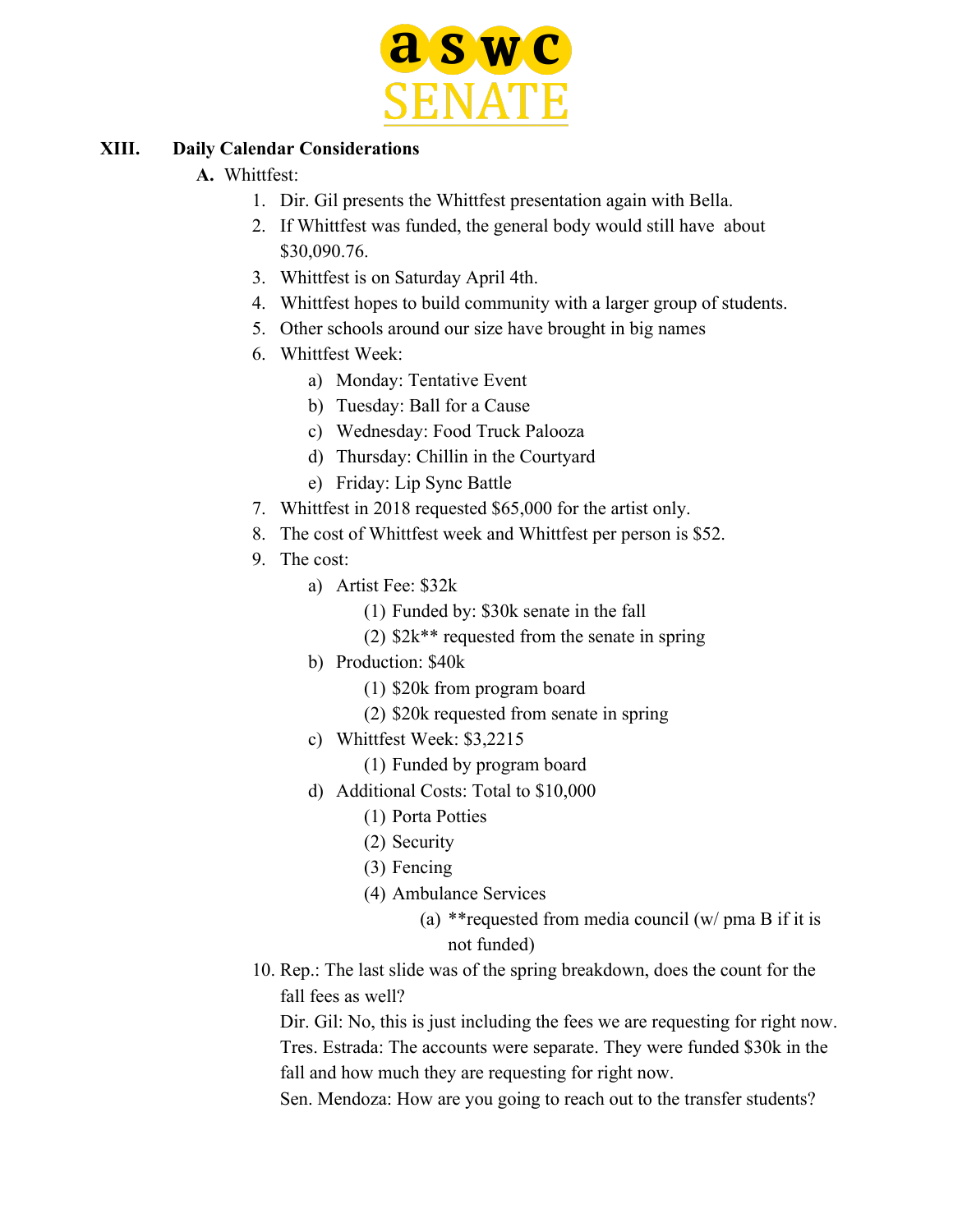

Dir. Gild: We are going to those meetings and send them personal letters to promote them personally. We are also going to promote online. Rep.: How is this a community event even though they haven't heard about it?

Dir. Gil: I don't know how they didn't hear about it. If you could reach out to the student and get the word out, we can personally promote it to them. Rep.: I am a transfer student, third year but I personally did not hear anything about Whittfest until it came to this meeting. I came here mostly to address the \$22k.

Rep.: The \$52 per person, is that for everyone who attends? Dir. Gil: Yes.

Rep.: For the signatures on that petition, that is almost \$12,000 that doesn't want this to happen. If you take out the amount of people who didn't go, this number goes up by a lot.

Sen. Minami: We can start thinking about the events we put on and how successful they were.

Sen. Ross: The majority of students I spoke to, did say that the student body fees were already being used. They would like their student body fees to be used for a larger event. Many would love to see what this event is like. They were open to see if the event could do well this year and if it didn't, they wouldn't want it next year.

Rep.: I feel like this petition hasn't been addressed.

Dir. Gil: When you went out there, what was your manuscript to the students?

Rep.: It was about the funding. Any questions I couldn't answer, I directed them to the budget breakdown.

11. Sen. Eccles: I move to funding this event.

Sen. Mendoza: I second

12. Discussion Period:

Sen. Royster: I congratulate you all for going to get all the positions. This petition could have gone through some proper protocol in the constitution. Time constraint could of contained how many signatures you get but not how you go through the protocol.

Pres. Moya: I want to acknowledge the hard work you all went through to get these signatures. I understand the time constraint but the senate was willing to work with you and hold this emergency meeting for you all. A simple text to our Secretary would have been great.

Sen. Garcia: One problem I have with the petition, you all said that you